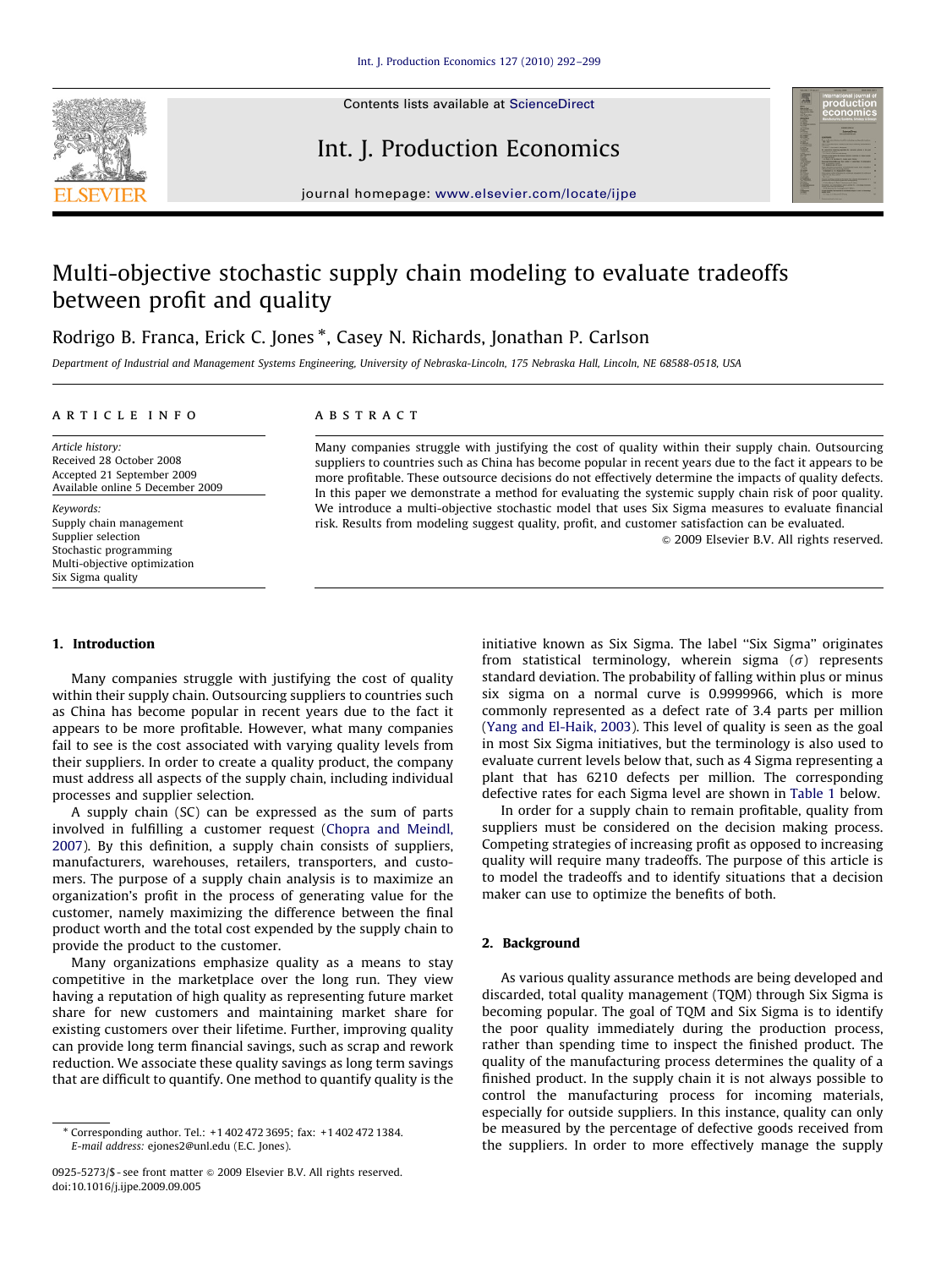<span id="page-1-0"></span>

| Table 1 |  |  |                                               |  |
|---------|--|--|-----------------------------------------------|--|
|         |  |  | Sigma levels for parts per million defective. |  |

| Sigma level | Parts per million defective |
|-------------|-----------------------------|
|             | 691,462                     |
| 2<br>3      | 308,538<br>66,807           |
| 4           | 6210                        |
| 5<br>6      | 233<br>3.4                  |
|             |                             |

chain, companies must choose suppliers that will produce quality materials without a substantial price tag.

Supply chain management (SCM) is responsible for the optimization of the flow of products between the various levels of the supply chain and for minimizing the total cost of these operations. This term SCM is a unification of a series of concepts about integrated business planning that are joined together by the advances in information technology (IT) ([Shapiro, 2007\)](#page--1-0). Despite the IT advances, many companies have not completely taken advantage of computing power to make cost effective decisions.

Competition between companies, more demanding customers, and reduced profit margins make the success of a company more challenging. In this context, SCM became a very important practice for companies that not only want to stay in business but also have their results optimized and meet the clients' expectations. Responsiveness in the supply chain has gained importance and it is a trend that will dictate future decisions regarding supply chain design.

It can be seen that SCM plays and will continue to play an active role in successful companies' routines. Literature about supply chain design is extensive and diverse. The common issue addressed in similar literature is to optimize the supply chain while the customer's demand is satisfied at some level.

While existing supply chain decision levels have been divided in strategic, tactical, and operational levels ([Anthony, 1965](#page--1-0)), the focus of this research addressed strategic and tactical aspects of the supply chain. The main difference between these levels is that strategic decisions are concerned with the supply chain topology, such as which nodes are going to be utilized, represented by binary variables. Tactical decisions usually assume that the supply chain topology is already given and its main purpose is to optimize production rates, utilization, vendor selection, and resource allocation. Several works have been published about the optimization of supply chains. A very useful literature review and critique is presented by [Meixell and Gargeya \(2005\)](#page--1-0).

#### 2.1. Stochastic optimization in supply chains

The use of uncertainty models in supply chain management problems is a natural extension of the traditional deterministic approach. This happens due to the fact that most problems faced by companies have as a characteristic some degree of uncertainty. Thus, the assumptions that all the parameters used in modeling are deterministic is not realistic, especially when considering elements that are in most cases beyond the scope of the company, such as demand, prices, and efficiency rates. In order to address this need, some approaches introduce stochastic elements in the model. Some use system dynamics and control theory to model uncertainty. [Perea et al. \(2000\)](#page--1-0) and [Vlachos et al. \(2007\)](#page--1-0), for example, utilize traditional control theory, whereas others utilize model predictive control (MPC) like Perea-López et al. (2003). [Haralambos et al. \(2008\)](#page--1-0) discuss the characteristics of this approach and give a literature review of the subject.

The largest category of uncertainty models addresses the uncertainty of variables by assigning statistical distributions. Works such as [MirHassani et al. \(1999\)](#page--1-0) and [Ahmed et al. \(2000a\)](#page--1-0) address the production planning problem under uncertainty. A common point in those works is that they only analyze tactical decisions and do not account for the strategic level decision formulation.

More recent works approach the tactical and strategic decision making by the use of two stage stochastic integer programming in most cases. [MirHassani et al. \(1999\)](#page--1-0) uses this strategy and scenario analysis of solutions with Benders' decomposition in a multi-period resource allocation model. [Ahmed et al. \(2000\)](#page--1-0) approached the capacity expansion of a supply chain problem by using a multi-stage stochastic programming formulation with a scenario tree to model the evolution of uncertainty. In [Gupta and](#page--1-0) [Maranas \(2000, 2003\)](#page--1-0) and [Tsiakis et al. \(2001\)](#page--1-0), the authors also use two-stage stochastic programming to make tactical and strategic decisions in the supply chain under demand uncertainty. [Alonso-Ayuso et al. \(2003\)](#page--1-0) made use of a Branch and Fix Coordination algorithm to solve the stochastic integer programming problem of a two stage supply chain problem. [Blackhurst](#page--1-0) [et al. \(2004\)](#page--1-0) uses a network-based approach to model uncertainty in a supply chain. [Ryu et al. \(2004\)](#page--1-0) uses bi-level programming and parametric programming to solve a supply chain resource allocation problem under demand uncertainty.

## 2.2. Multi-objective optimization and supplier selection in supply chains

Most of the existing literature is focused on the optimization of only one objective function, usually cost or profit, and other important factors such as quality and supplier selection are left outside the analysis.

There are many techniques for multi-objective optimization such as the e-constrained method, sequential optimization, weighted methods, and distance-based methods ([Szidarovszky](#page--1-0) [et al., 1986](#page--1-0)). Guillén et al. (2005) utilizes the ε-constrained method in order to optimize profit, demand satisfaction, and financial risk cost of a three echelon supply chain. [Azaron et al.](#page--1-0) [\(2008\)](#page--1-0) uses the goal attainment technique to optimize total cost, total cost variance, and financial risk cost of a three echelon supply chain. [Chen et al. \(2003\)](#page--1-0) uses a two-phase fuzzy decisionmaking to optimize profit between the supply chain participants, customer service levels, and safe inventory level. In this paper, the utilized method is the e-constrained in order to optimize the profit and quality objective function. This method provides a set of objectives that are Pareto efficient, thus forming a Pareto frontier (for more information on multi-objective stochastic programming, refer to [Stancu-Minasian, 1984](#page--1-0)).

## 2.3. The cost of poor quality

Quality is a significant concern in the supply chain because of the historical problems that have come from supplier selection. The most common reasons quality assurance (QA) fails to adequately address these issues are: (1) the company outsourced to does not have its own QA team, and assumed that the client would complete this in-house, (2) the project had a very tight deadline and so QA testing was done rapidly or set aside to give development a priority, and (3) the vendor did not fully understand the system requirements, and so testing did not cover them ([Singh, 2006](#page--1-0)). These and other reasons generate both the recall and product quality issues that make the news. It has also been shown that outsourcing poses a quality risk, on average [\(Gray](#page--1-0) [et al., 2007](#page--1-0)).